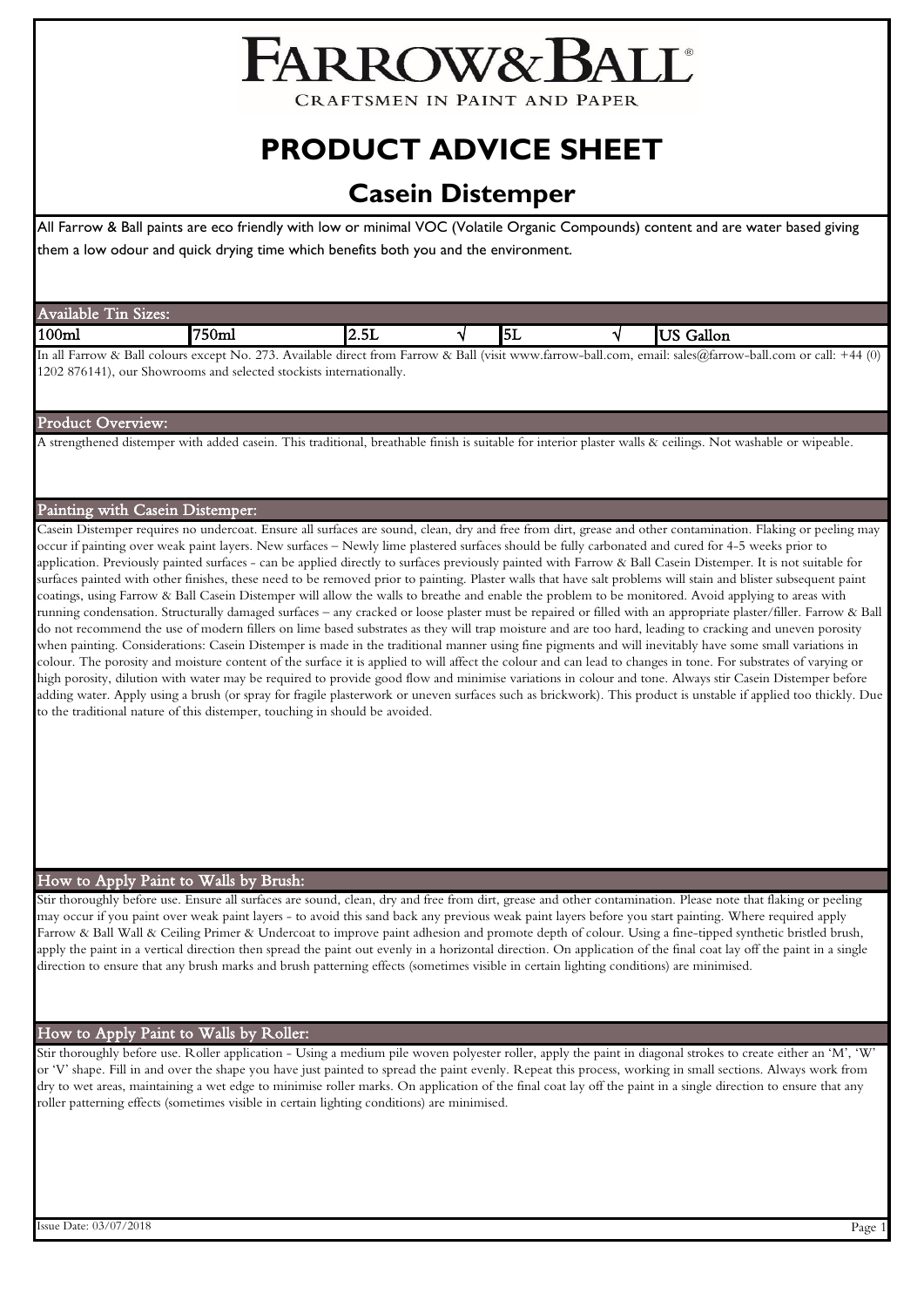| <b>Spray Settings:</b>                                                                                                                                                                                                                                                                                                                                                                                                                                                                                                                                                                                                                                                                                                                                                                                                                                                                                                                                                                                                                                                                                                                                                                                                                                                                                                                                                                                                                                                                                                                                                                                                                                                                                                                                                                                                                                                                                                           |
|----------------------------------------------------------------------------------------------------------------------------------------------------------------------------------------------------------------------------------------------------------------------------------------------------------------------------------------------------------------------------------------------------------------------------------------------------------------------------------------------------------------------------------------------------------------------------------------------------------------------------------------------------------------------------------------------------------------------------------------------------------------------------------------------------------------------------------------------------------------------------------------------------------------------------------------------------------------------------------------------------------------------------------------------------------------------------------------------------------------------------------------------------------------------------------------------------------------------------------------------------------------------------------------------------------------------------------------------------------------------------------------------------------------------------------------------------------------------------------------------------------------------------------------------------------------------------------------------------------------------------------------------------------------------------------------------------------------------------------------------------------------------------------------------------------------------------------------------------------------------------------------------------------------------------------|
| Airless Spraying – Good results can be achieved by the set up of either 15 thou (381µm) 65° angle tip or 18 thou (457µm) 65° angle tip using a pressure of<br>2700 psi (186 bar). Refer to separate spraying advice sheet for further details. HVLP Spraying – Depending on the apparatus used, the paint may need to be<br>diluted with water by up to 30%. Experiment with air control valve, material flow adjustment, fan size and spray pattern settings on a piece of cardboard or<br>an inconspicuous area until a satisfactory finish is achieved. Apply several thin coats, allowing each coat to dry fully before applying the next one.                                                                                                                                                                                                                                                                                                                                                                                                                                                                                                                                                                                                                                                                                                                                                                                                                                                                                                                                                                                                                                                                                                                                                                                                                                                                               |
| Advice for Repairing Damage and Touching In:                                                                                                                                                                                                                                                                                                                                                                                                                                                                                                                                                                                                                                                                                                                                                                                                                                                                                                                                                                                                                                                                                                                                                                                                                                                                                                                                                                                                                                                                                                                                                                                                                                                                                                                                                                                                                                                                                     |
| If your paintwork becomes damaged or marked you may need to repaint. To achieve the best results we recommend applying a single coat of paint over the<br>entire wall or walls that have the damage, using the same batch of paint you originally carried the work out with. This best practice will avoid any noticeable<br>variation in colour or finish. If you do chose to touch-in to repair damage, the following recommendations will help you achieve the optimum finish.<br>1. Always aim to use the same batch of paint. If you use a different batch, although we control colour to tight specifications, you may observe slight colour<br>and sheen variations. If you are unable to use the same batch of paint we recommend that you apply a single coat of a different paint batch to an entire wall as<br>any slight variations will be much less noticeable when observing from wall to wall.<br>2. Always use the same preparation techniques when you make any repairs as you used when you originally painted the wall. It may not always be possible to<br>achieve a perfectly consistent finish – if for example you have used filler which has a different texture and absorbency to the rest of the wall, this may cause a<br>slightly patchy finish.<br>3. Always use the same application tool and method as when you originally painted this wall. Ensure that the edges of the touched in paint are blended in<br>"feathered" to make the transition between old and new paint areas less noticeable.<br>4. Over time the colour of the paint, whether on the wall or in the tin, may slightly alter. Therefore the newer the paintwork is, the better the finish you will<br>achieve by touching-in.<br>Please note that when touching in the darker the colour and higher the sheen the more difficult it will be to achieve a uniform finish compared to lighter<br>coloured, lower sheen paints. |
| Picture Framing:                                                                                                                                                                                                                                                                                                                                                                                                                                                                                                                                                                                                                                                                                                                                                                                                                                                                                                                                                                                                                                                                                                                                                                                                                                                                                                                                                                                                                                                                                                                                                                                                                                                                                                                                                                                                                                                                                                                 |
| As Casein Distemper has a matt finish, care should be taken when painting darker shades of colour. Always keep a wet edge while painting as losing the wet<br>edge during application can lead to a common decorating problem known as "Flashing" (a halo effect where two edges of paint meet).                                                                                                                                                                                                                                                                                                                                                                                                                                                                                                                                                                                                                                                                                                                                                                                                                                                                                                                                                                                                                                                                                                                                                                                                                                                                                                                                                                                                                                                                                                                                                                                                                                 |
| <b>Other Product Applications:</b>                                                                                                                                                                                                                                                                                                                                                                                                                                                                                                                                                                                                                                                                                                                                                                                                                                                                                                                                                                                                                                                                                                                                                                                                                                                                                                                                                                                                                                                                                                                                                                                                                                                                                                                                                                                                                                                                                               |
| If you wish to use Farrow & Ball products for any applications which are not featured here, please contact Customer Services for advice on +44 (0) 1202<br>876141 or email customer.services@farrow-ball.com. Please note that calls may be recorded for training purposes.                                                                                                                                                                                                                                                                                                                                                                                                                                                                                                                                                                                                                                                                                                                                                                                                                                                                                                                                                                                                                                                                                                                                                                                                                                                                                                                                                                                                                                                                                                                                                                                                                                                      |

#### Application Information:

Do not paint in temperatures below 10°C or in excessive heat above 30°C.

| Coverage Rate (m2/l per coat): | Drying Time:    |
|--------------------------------|-----------------|
| Up to $13$                     | Dry in 2 hours. |
| <b>Typical Recoat Time:</b>    | Sheen Level:    |
| Recoat after 4 hours           | 2%              |
| Recommended Number of Coats:   |                 |
| $2^{\star}$                    |                 |

\*Darker/stronger colours may require additional coats. Please note: The drying and Recoat times provided are based on applying paint in normal conditions drying times may be longer in cooler and/or higher humidity environments. Darker colours may take longer to dry. Allow a minimum of 14 days before applying over solvent based coatings.

#### Water Absorption according to DIN EN 1062-3 (w24 [kg/m2√24h]):

1.41 (Class I, limit >0.5). This is the volume of water absorbed into a 1m2 area through the paint surface within a 24 hour period. The lower the w24 value, the more waterproof the paint film. Paint water absorption is class rated, from Class I to Class III. Class I in this instance denotes a low waterproof rating.